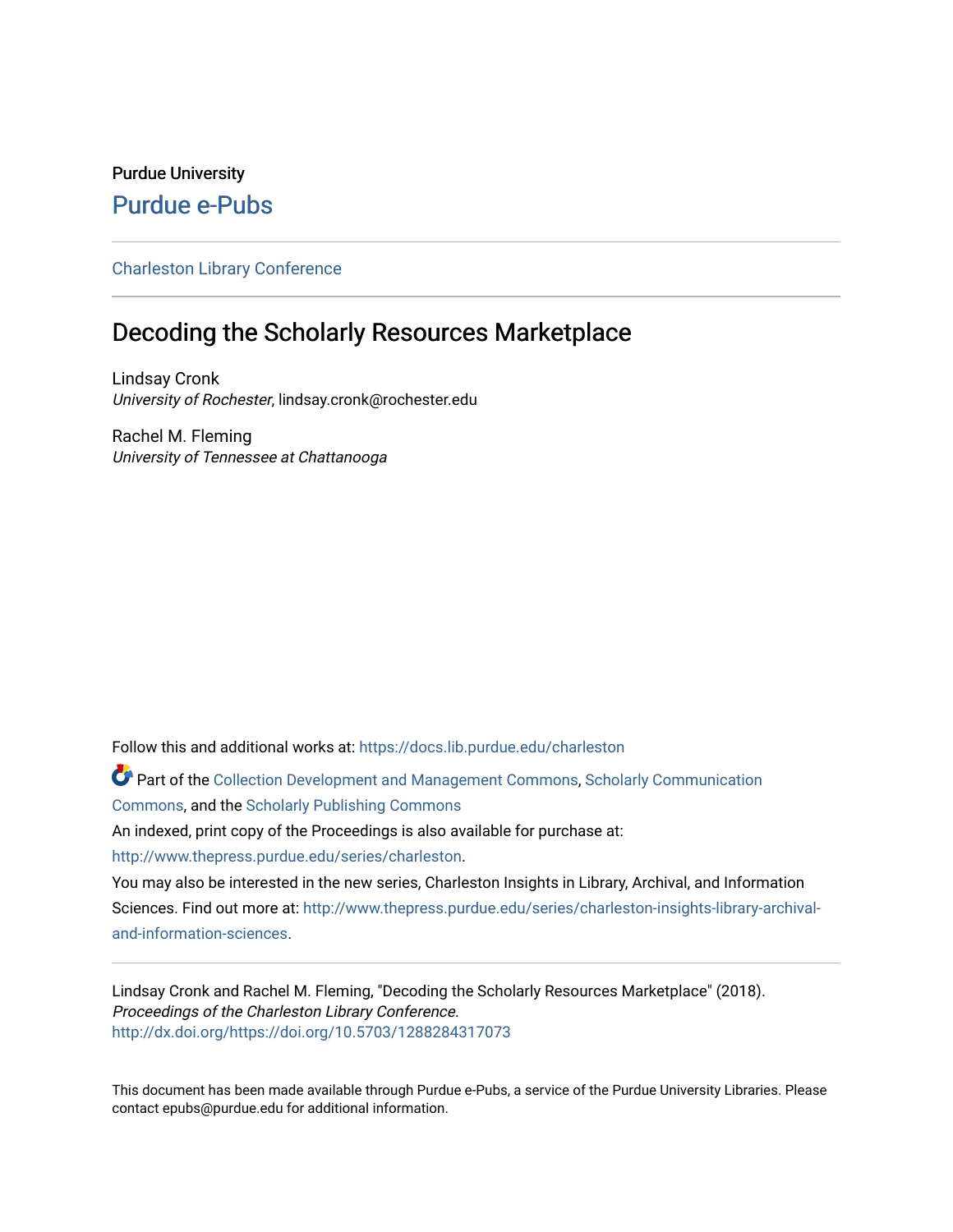## **Decoding the Scholarly Resources Marketplace**

*Lindsay Cronk, University of Rochester, lindsay.cronk@rochester.edu Rachel M. Fleming, University of Tennessee at Chattanooga, rachel-fleming@utc.edu*

## **Introduction**

Successfully conducting academic library acquisitions work, which is inextricably intertwined with scholarly communications, increasingly requires a nuanced and political understanding of the scholarly resources marketplace. Because the relationships between the major market actors are often in flux, the challenge for acquisitions workers is not merely maintaining awareness of the marketplace, but also communicating implications of both subscription decisions and publishing models to stakeholders. As information and scholarly content have been commoditized, where we decide to invest our library budgets has direct implications for our scholars, our collections, and our collective future.

In approaching the development of this presentation, the authors considered the scholarly resources marketplace as a crucial area of knowledge for acquisitions workers, part of a greater project, Everything Nobody Taught You About Library Acquisitions Work, intended to identify needs, gaps, and opportunities for resources to help practitioners.

## **The Serials Crisis Revisited**

The length and scope of the "Serials Crisis" present a challenge for new acquisitions workers. Can we call it a crisis if it's been going on for decades? Isn't this just the way we do business? In our efforts to be businesslike and unsentimental about a pre–Serials Crisis environment, we run the risk of underestimating the ongoing peril of our scholarly communications environment.

Writing about the choice of language in 2015, Bossaller and Sweeney contemplate what constitutes a "crisis."

Crisis is related to change, which is unavoidable and constant, but why do some changes result in a state of crisis? Crisis might involve a widespread catastrophe, such as a change in living conditions as a result of economic shifts (such as the 2008 U.S. housing crisis), or a hurricane—something that is universally recognized

as a crisis. Alternatively, though, crisis can be a matter of perception involving a more personal (or localized) sense of loss, such as what might occur when forces that define or control social relations are upended. In other words, one party might benefit while another one loses in a drawn-out struggle for power. Such a crisis could be triggered by a combination of internal or external forces, such as conflicts in motivation and meaning or value and purpose.

With this understanding of a crisis as a "drawn-out struggle for power," the question of the long time scale is rendered moot. There are many potential "internal and external" forces that have contributed to the ongoing nature of the Serials Crisis. Perhaps we can most simply describe the Serials Crisis as the market implications of academia's "publish or perish" approach to promotion and tenure, but the benefits of this simplification are limited. The drive for faculty and researchers to publish has driven higher amounts of research and publication, certainly, which can account for the proliferation of journal titles and expansion of journals, but other factors must be considered to fully grasp the scope of the Serials Crisis, which has been discussed in libraries since the 1980s and remains the defining issue for library budgets. For generations of acquisitions workers, the Serials Crisis has defined the conditions under which collection decisions are made. It is the challenging reality of the current scholarly resources marketplace.

It is also a dangerous and unsustainable trajectory for scholarly publishing, which imposes undue and costly burdens on scholars, institutions, grant agencies, and libraries.

To better understand the current market actors and market drivers in the scholarly resources marketplace, one must contextualize and understand the Serials Crisis, not as a single issue but as a multifaceted convergence of several crises, characterized by exploding cost and content and failures of access and ownership, and technical debt. With this understanding in hand, acquisitions workers can communicate the importance of acquisitions work to help lead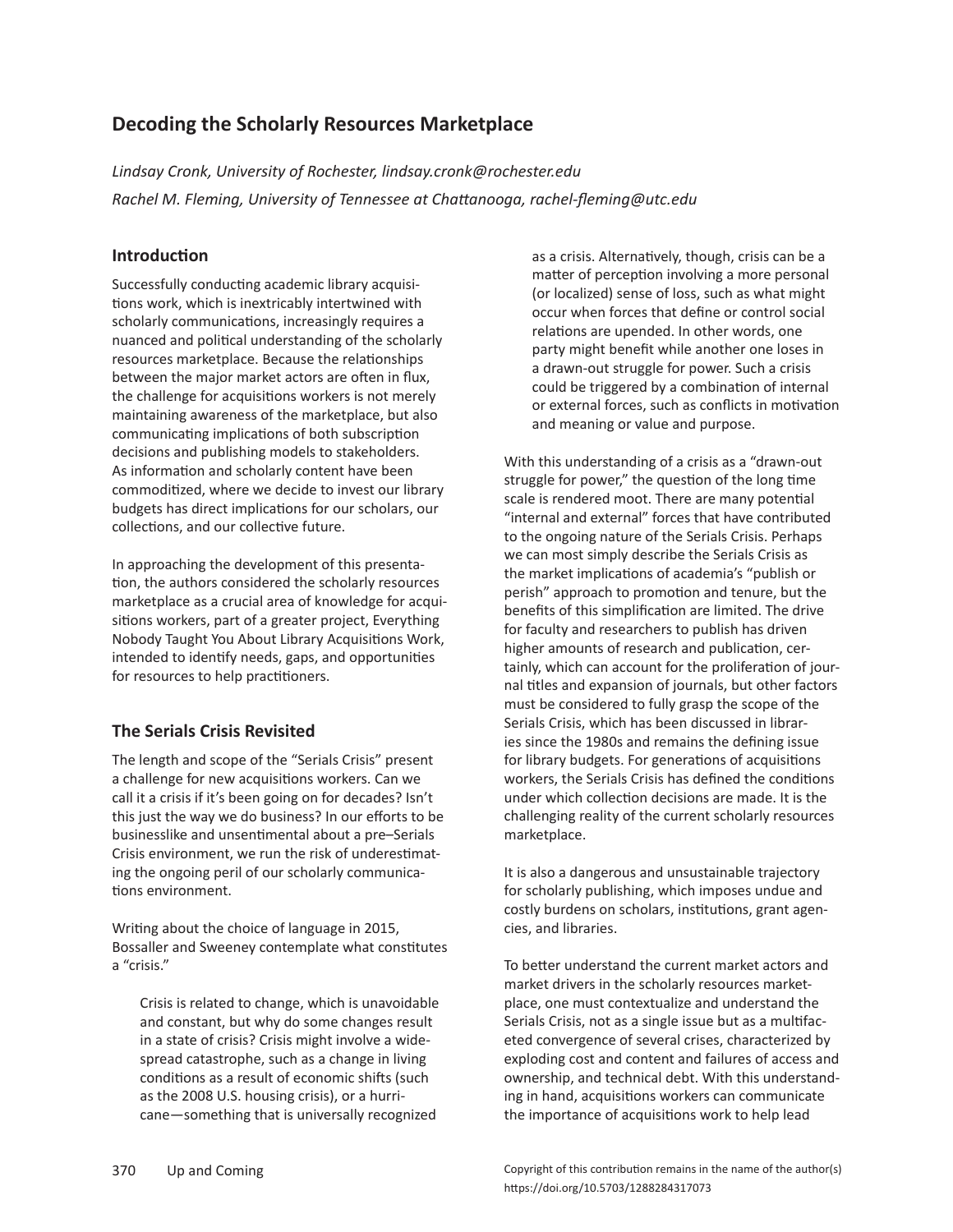collective action to address the ongoing crisis of scholarly publishing holistically.

#### **Exploding Cost and Content**

The traditional scholarly publishing model creates opportunity for profit exploitation. Scholars' time and research is subsidized by institutions, and our promotion and tenure systems ensure that the scholarship that is produced by these investments is overwhelmingly given to profit-seeking publishers. Published research is sold back to institutions in the form of subscriptions paid for through the library budgets. For those of us keeping score, this means that academic institutions pay for scholarship at least twice, without accounting for the additional time cost of faculty editing and faculty peer review service or the additional subscription costs of bibliometric products aimed at quantifying the impact of that scholarship.

Writing on the Serials Crisis stresses the unsustainable rates of inflationary cost imposed by publishers on libraries, and points out the high profits publishers reap from the traditional scholarly publishing model. Inflationary cost is certainly a huge burden, and the profits that publishers reap on scholarly content are obscene.

Judith Panitch and Sarah Michalek (2005) summarize the price increases:

The term "serials crisis" has become common shorthand for the runaway cost increases of many scholarly journals. The serials crisis has also come to be closely associated with the pricing practices of certain commercial publishers, particularly in the areas of science, technology, and medicine (STM). . . . But "serials crisis" is perhaps a bit misleading, implying that if we just got the fever to break—convinced publishers to be more reasonable—We could return to business as usual. That will not happen, and probably cannot, since the serials crisis is, more accurately, only the symptom of a larger crisis in the system of scholarly communications.

In his 2018 blog post, "Let's All Get Angry About the Serials Crisis Again," Ryan Regier succinctly explains the issue of the rate of increase. "The price of serials usually goes up 5%–6% per year while the rate of inflation is only around 2.5% per year (in the US). This essentially means that while the cost of everything else goes up 2.5% per year, the cost of serials goes up about double that."

Essentially, the rate at which the cost of serials increases outpaces the rate at which libraries are funded. For libraries facing flat budgets, and many libraries do, the issue of cost increase is exacerbated annually.

Consider expanding costs on our collections as interest—the rates compound. The Rule of 72, a mathematical concept commonly applied to compound interest, is meant to simplify an investor's means of estimating when an investment would double in size (Kumhof & Yakadina, 2010). Simply divide 72 by the rate of return or inflation, and you can calculate how much time it will take for your investment or cost to double. It can be applied to library investment in serials, where an inflationary increase of 5.5% (the average) would mean that the cost of serials would double in 13 years. Attempting to reconcile that anticipated cost with library budgets, increasing a rate of 2.5% (standard inflation), which would double in 29 years, is impossible.

As previously described, publishers sometimes attribute the cost increases of scholarly publishing to the expanded content they are responsible for processing. The argument goes that so much more valuable scholarship is being published that it accounts for the cost increases demanded in annual inflationary costs. Certainly, one cannot argue that content has proliferated in recent decades. Expanded pages per issue, trunking titles, and new titles have all increased. This proliferation of content is another expression of the unsustainable direction of traditional scholarly publishing.

#### **Failures of Access and Ownership**

Beyond the dollars and cents or pages and word counts, perhaps the primary consequence of the Serials Crisis has been exacerbated information inequality and undermined author's rights. When we consider the role of public funders in the financing of scholarship, research behind paywalls is more than merely inconvenient. It is unethical (Peekhaus, 2016). Federal funding agencies in the United States have begun to require that research funded by taxpayer dollars be made openly available, but inconsistently.

In 2011, Judith Nadler (2011), then library director at the University of Chicago, wrote, "Intellectual inquiry and scholarly research presume ready access to the widest possible range of scholarly resources." The "presumption" here is crucial as we consider and contextualize the Serials Crisis's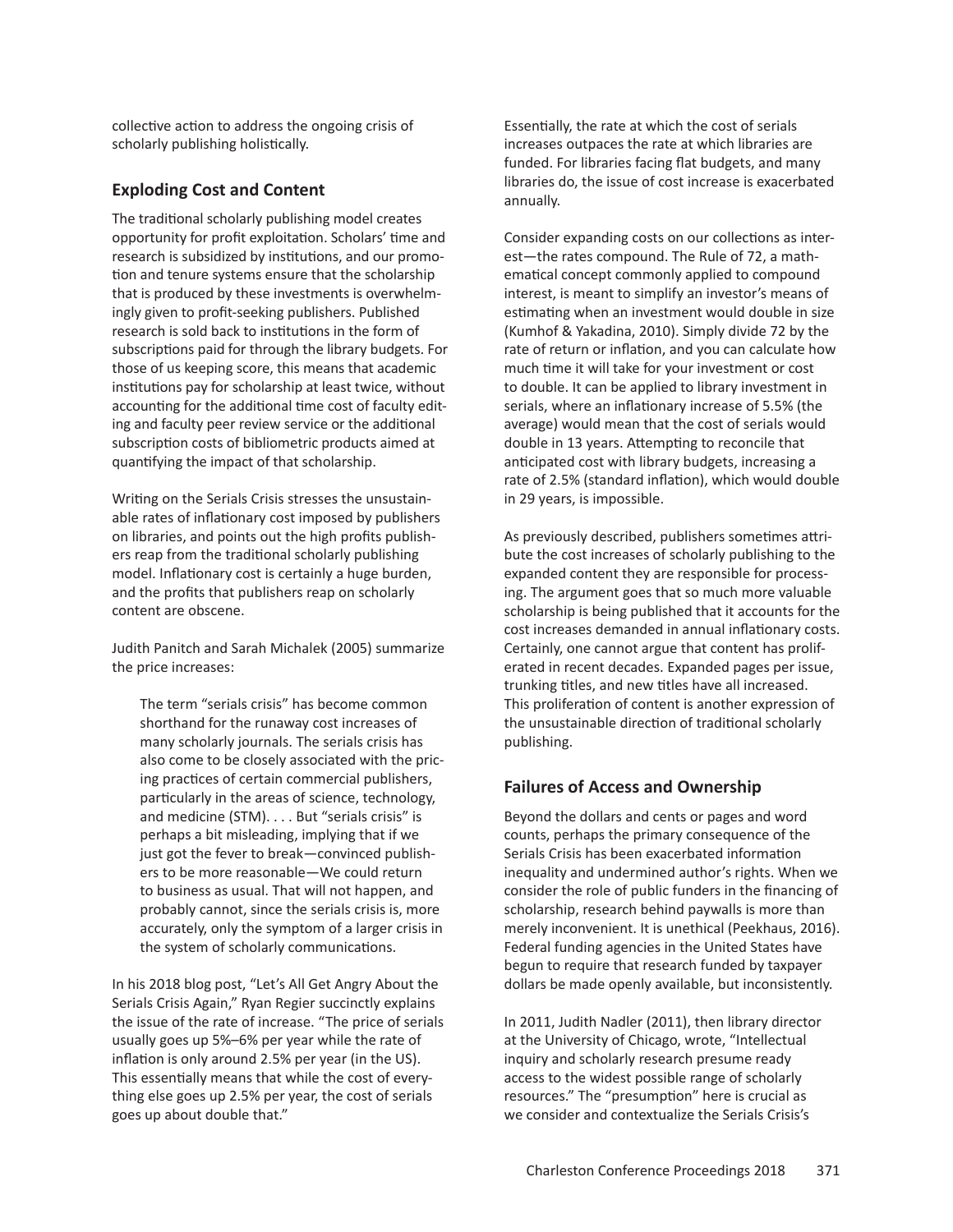impact on the pursuit of scholarship. Without access to research- how can scholarly inquiry progress? How can innovation occur? Beyond our scholarly community, ensuring public access to scholarship can be seen as a moral imperative and an important extension of library mission—democratizing access to information.

The Association of Research Libraries (ARL, n.d.) echoes this concern about scholarly access and returns the focus to acquisitions work:

Scholarly communication relies in part on the ability of research libraries to purchase published works. The marketplace for scholarly publishing has developed in ways that challenge libraries' ability to acquire the works needed by their users. Commercialization of publishing in both the for-profit and nonprofit sectors has led to egregious price increases and unacceptable terms and conditions of use for some key research resources needed by the scholarly community.

Authors themselves are deprived of crucial aspects of ownership in traditional publishing, able to share their scholarship upon request, but prevented from sharing their research widely. An important question, as we approach access and ownership as related concerns, is who owns the scholarly record? With library subscriptions ensuring we are forever leasing access to research, the answer is usually not libraries.

## **The Serials Crisis as Technical Debt**

Reconsidering the high profit margins publishers have reaped and the rates of inflation that libraries have accounted for, a critical way to look at the Serials Crisis is as a textbook example of what information technology (IT) professionals would call "technical debt." Ward Cunningham, who developed the first wiki, coined the term, which can be defined simply as a metaphor that equates software development to financial debt. Imagine that you have a project that has two potential options. One is quick and easy, but will require modification in the future. The other has a better design, but will take more time to implement. Technical debt is the cost that is accrued as the first solution fails—the point being that the cost of rework is almost always higher than the cost of a more time-intensive process upfront.

Traditional publishing and more recently journal bundling (sometimes called "the Big Deal") appeared to be relatively "quick and easy" for libraries seeking to ensure access to scholarship. It allowed for us to use our same acquisitions frameworks, to work with existing vendor partners, and to minimally impact our workflows. However, in the long term we have been accruing technical debt as this system has become untenable for us as consumers and our scholars as creators.

As libraries have been accruing this technical debt, market actors have been using their sizable profits to increase their dominance, an additional cost and concern for academic libraries. As we consider what steps to take moving forward, it is crucial that our next collective actions are intentional and focus on investment in library-owned infrastructures rather than infrastructures that benefit profit-seeking market actors.

### **Five Main Market Actors**

In an overwhelming environment, and the scholarly resources marketplace is certainly that, it can be difficult to know where to start assessing. In examining the topic for this presentation, the authors settled on an approach of defining the major market actors, soliciting feedback from representatives of each company regarding their product offerings and mission.

In 2015, the Université de Montréal released its findings that five corporations owned the journal titles in which more than half of the previous year's articles had been published. Using that as a framework, we can parse five main actors from an increasingly monolithic scholarly resources marketplace. Those five corporations are:

- 1. RELX Group (Elsevier)
- 2. Taylor & Francis Group
- 3. Wiley
- 4. Springer-Nature
- 5. Sage

## *RELX Group*

In considering the RELX Group, it is crucial that acquisitions workers understand the marketplace context in which the provider views academic libraries which is to say as only one portion of a customer base. Product offerings from RELX are used in a variety of nonacademic settings including hospitals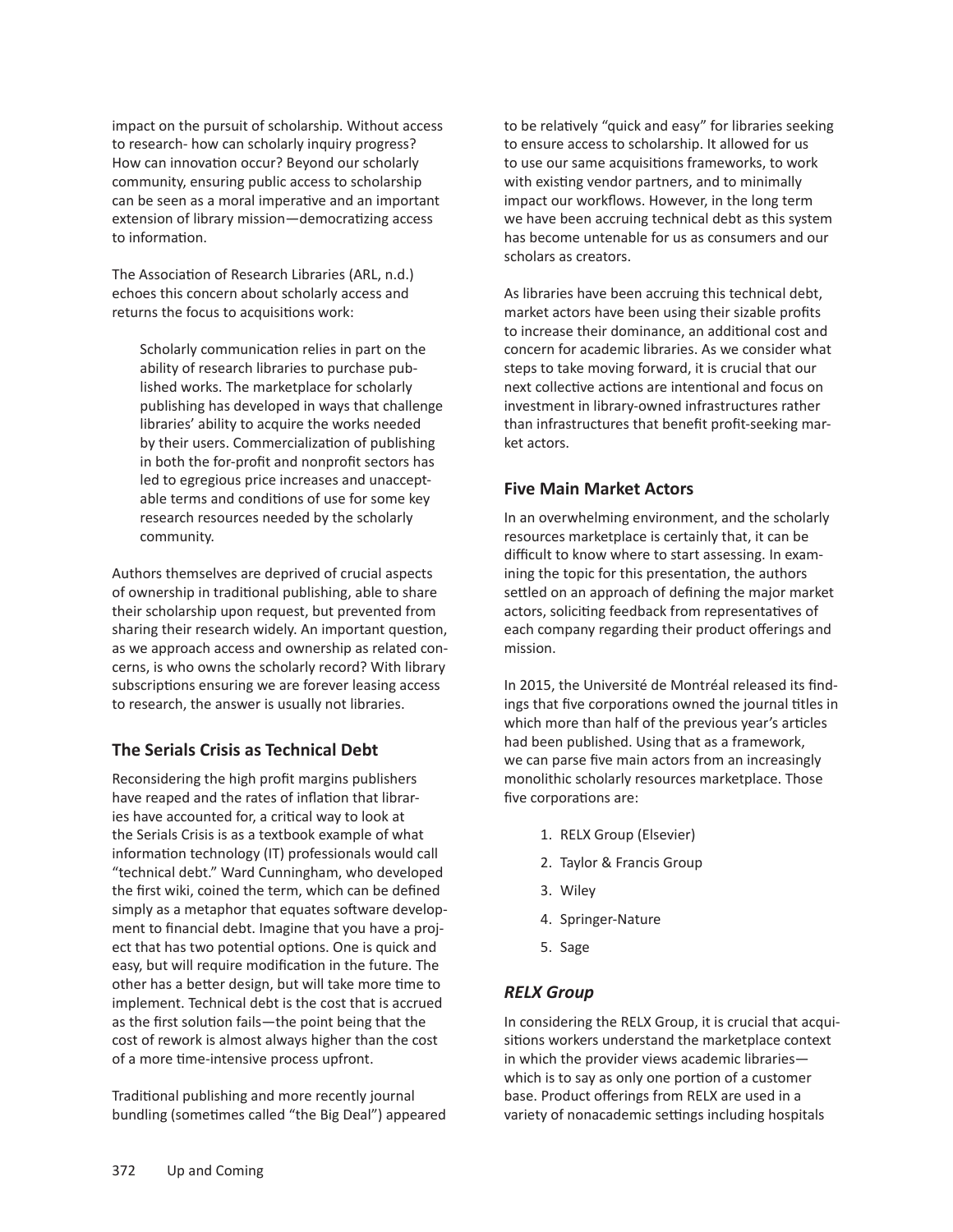and a variety of industries (notably petroleum and litigation). 2017 media released financial documents for the group states that "Our number one priority is the organic development of increasingly sophisticated information-based analytics and decision tools that deliver enhanced value to our customers," rather than scholarly publishing.

RELX owns many major products used in academic settings. Here is a selected list provided by the representatives upon request:

- Journals and Books
	- **ScienceDirect**
- Research Intelligence
	- PURE
	- Scopus
	- SciVal
	- Plum Analytics
	- LexisNexis
- **Life Sciences** 
	- Reaxys
	- Reaxys Medicinal Chemistry
	- Embase
- **Engineering** 
	- Compendex
	- Inspec
	- Knovel
	- GeoFacets
	- GeoRef
	- GeoBase
- Research Workflow Solutions
	- Mendeley
	- SSRN
	- **Bepress**

#### *Taylor & Francis Group*

Taylor & Francis has a more narrowly defined publishing mission, and upon request company representatives offered the following contextualization of their place in the scholarly resources marketplace.

Taylor & Francis Group publishes more than 2,500 journals and over 5,000 new books each year, with a books backlist in excess of 120,000 specialist titles. We are providers of quality information and knowledge that enable our customers to perform their jobs efficiently, enhance their education, and help contribute to the advancement of their chosen market sectors. For more than two centuries Taylor & Francis has been fully committed to the publication of scholarly information of the highest quality, and this remains our primary goal today. T&F consists of Routledge and CRC Press.

Below is a selected list of major offerings submitted by Taylor & Francis:

- Taylor & Francis Online (journals)
- CHEMnetBASE including:
	- Handbook of Chemistry and Physics
	- Combined Chemical Dictionary
- Routledge Encyclopedia of Philosophy
- Routledge Historical Resources:
	- History of Feminism
	- History of Economic Thought
- Routledge Encyclopedia of Modernism
- Routledge Performance Archive
	- Taylor and Francis Ebooks (www .taylorfrancis.com)

#### *Wiley*

In response to the request for information on Wiley's position in the scholarly resources marketplace, a representative submitted the following:

For over 200 years we have been helping people and organizations develop the skills and knowledge they need to succeed. We develop digital education, learning, assessment, and certification solutions to help universities, businesses, and individuals move between education and employment and achieve their ambitions. By partnering with learned societies, we support researchers to communicate discoveries that make a difference. Our online scientific, technical, medical, and scholarly journals, books, and other digital content build on a 200-year heritage of quality publishing. We are also the leading society publisher, partnering with more than 800 societies.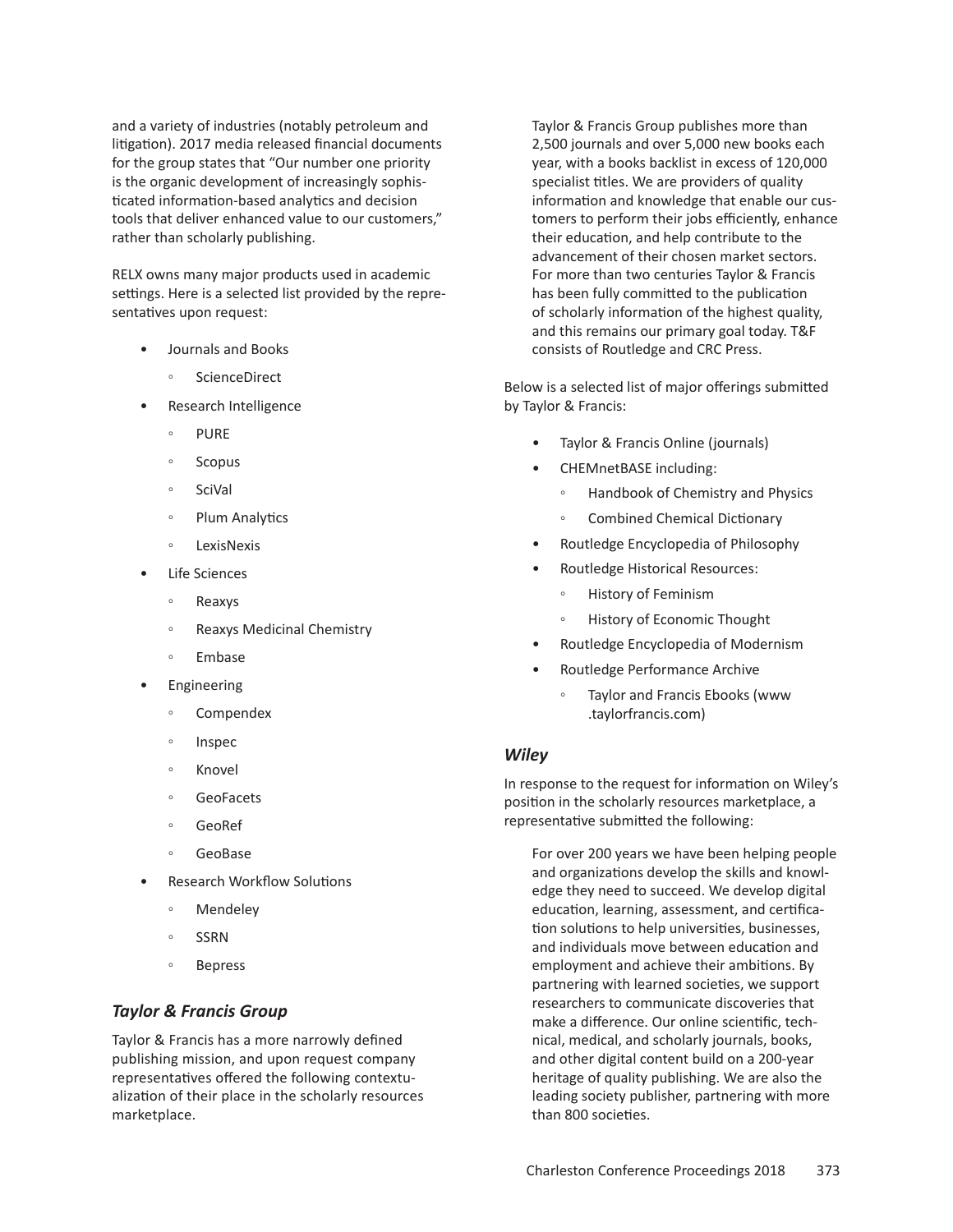Wiley defines its major market offerings as:

- Wiley Online Library/Wiley Journals/Journal Packages Wiley Open Access
- Wiley Digital Archives
- Wiley Researcher Academy
- The Cochrane Library
- American Geophysical Union
- Wiley Online Reference Books
- Wiley Online Books
- Current Protocols
- Essential Evidence Plus

### *Springer Nature*

Springer Nature is a fascinating market actor because of the group's ownership by the even bigger corporate body Holtzbrinck Publishing. When contacted for information, representatives provided the following:

Springer Nature advances discovery by publishing robust and insightful research, supporting the development of new areas of knowledge and making ideas and information accessible around the world.

Key to this is our ability to provide the best possible service to the whole research community: helping authors to share their discoveries; enabling researchers to find, access and understand the work of others; supporting librarians and institutions with innovations in technology and data; providing quality publishing support to societies; and championing the issues that matter—standing up for science, leading the way on open access and being powerful advocates for the highest quality and ethical standards in research.

Their major market offerings are:

- **Springer**
- Nature Research
- Macmillan Education/publishers
- BiomedCentral
- Palgrave Macmillan
- Springer Healthcare
- Scientific American

#### *Sage*

As a counterpoint to Springer Nature, Sage, an independent company with a focus on publishing exclusively, is a true juxtaposition. From their representatives:

SAGE is an independent company with a mission to build bridges to knowledge—taking an idea from its development through the research process to a knowledge claim that is certified, engaged with, critically understood, and ultimately, applied.

We are motivated by the belief that education and engaged scholarship make up the foundation of a healthy society.

Sara Miller McCune founded the company in 1965 and remains the majority owner. After her lifetime, SAGE will become owned by a charitable trust that secures the company's continued independence. This guaranteed independence allows us to commit to our mission and values for the long-term.

#### Sage's major offerings:

- Sage Premier (Journals Platform)
- Imprints:
	- CQ Press
	- Corwin
	- Learning Matters
	- Adam Matthew
- Software and Service Solutions:
	- Talis
	- Lean Library
	- Quartex
	- Data Planet Hosting Services
- Sage Research Methods
- CQ Press
- Data Planet
- Adam Matthew

#### **Conclusions and Next Steps**

Without the input of vendor partners, collecting and sharing this information would have been